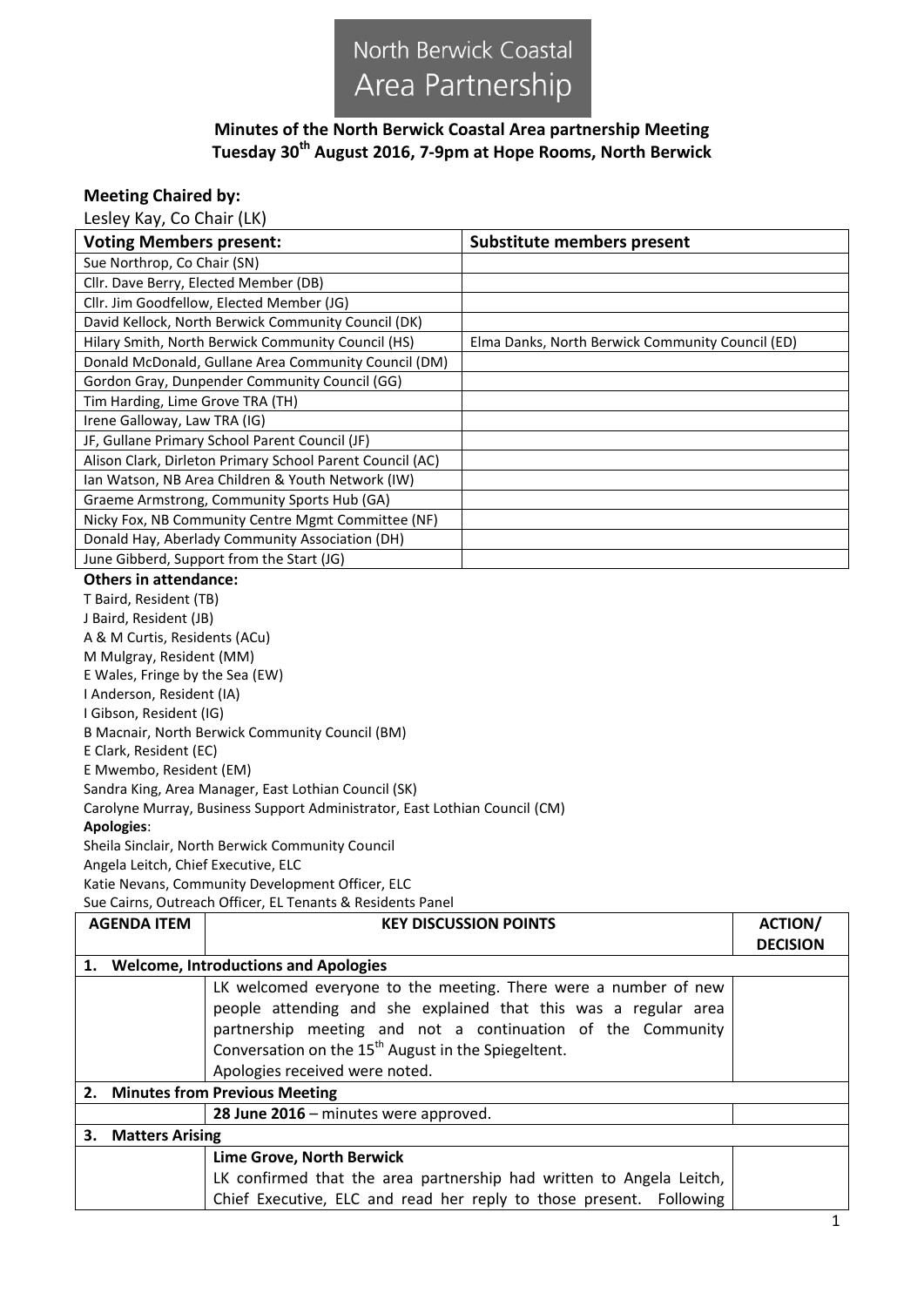| <b>AGENDA ITEM</b>       | <b>KEY DISCUSSION POINTS</b>                                                                                                                                                                                                                                                                                                                                                                                                                                                                                                                                                                                                                                                                                                                                                                                                                                                                                                 | <b>ACTION/</b>              |
|--------------------------|------------------------------------------------------------------------------------------------------------------------------------------------------------------------------------------------------------------------------------------------------------------------------------------------------------------------------------------------------------------------------------------------------------------------------------------------------------------------------------------------------------------------------------------------------------------------------------------------------------------------------------------------------------------------------------------------------------------------------------------------------------------------------------------------------------------------------------------------------------------------------------------------------------------------------|-----------------------------|
|                          | discussion it was agreed that the Lime Grove site is a community asset<br>and the Area partnership will write to East Lothian Council and record the<br>community's interest in the property and ask about the criteria to be<br>used in assessing a community request. A sub group will then be set up<br>to take this forward.                                                                                                                                                                                                                                                                                                                                                                                                                                                                                                                                                                                             | <b>DECISION</b><br>LK/SN/SK |
|                          | SK added that an informal site visit at 4pm on Friday $2^{nd}$ Sept has been<br>arranged with the Council's Head of Planning and local Amenity Services<br>Officer. Members are very welcome to attend should they wish.                                                                                                                                                                                                                                                                                                                                                                                                                                                                                                                                                                                                                                                                                                     |                             |
| 4. Short-term Priorities |                                                                                                                                                                                                                                                                                                                                                                                                                                                                                                                                                                                                                                                                                                                                                                                                                                                                                                                              |                             |
|                          | SK distributed the list of short term priorities identified at the last 2 area<br>partnership meetings for discussion/approval and noted the task had<br>been challenging as over 200 short term priorities had been identified.<br>Highest ranking and lower ranking from the villages had been listed to try<br>and achieve equity across the ward. SK thanked the sub groups for their<br>hard work identifying the priorities and acknowledged the overwhelming<br>amount of work in front of the area partnership. SK added that in<br>respect of the educational attainment budget there were still meetings<br>to be held with cluster heads. However they had given approval to the<br>Mental Health Pathway. SK advised the Roads and Amenity Services<br>budgets would be spent on the short-term priorities identified. There<br>was a carry forward of £9,825 in the general budget from last financial<br>year. |                             |
|                          | Evaluations forms will be issued shortly to projects funded in the last<br>financial year which would need to be completed and returned to help<br>report on funded projects at the APM.                                                                                                                                                                                                                                                                                                                                                                                                                                                                                                                                                                                                                                                                                                                                     | <b>SK</b>                   |
|                          | The area partnership then reviewed the priorities list (available online at<br>www.eastlothian.gov.uk/nberwickcoastalap in the '30 August 2016'<br>meeting papers) and approved those identified. SK explained that items<br>with 'ticks' in the relevant budget column may be funded from this<br>financial year but we are awaiting confirmation from Roads and Amenity<br>Services on which ones given the number of short-term priorities<br>identified. Additional comments were recorded as noted below:<br>ED asked that consideration be given to improving access on the path<br>from the car park to the main gate at the Lodge grounds. SK noted<br>the concern and advised that this will be added to the Area Plan for                                                                                                                                                                                          | <b>SK</b>                   |
|                          | future consideration.<br>1.8 DH advised that the developers building in Aberlady have asked<br>٠<br>for a 'wish list' from the community and he will be suggesting<br>priorities from the plan.                                                                                                                                                                                                                                                                                                                                                                                                                                                                                                                                                                                                                                                                                                                              | <b>SK</b>                   |
|                          | LK advised that 1 driver had been confirmed for the mini bus driver's<br>licence and asked members to let her know if anyone else was<br>interested.<br>3.6 Older People - £5,000 to be made this financial year to cover the<br>$\bullet$<br>request for audio visual equipment at the Day Centre.<br>2.7 SN advised that the Older People's Network has been in<br>$\bullet$<br>discussions with David Small, the Chief Executive of the new Health &<br>Social Care Partnership. David says that the Partnership is keen to<br>engage with the Area Partnership, on the development of health<br>services. The focus of the network is on health and well being in later<br>years, and that includes taking a long term picture of age and ageing                                                                                                                                                                         | DH                          |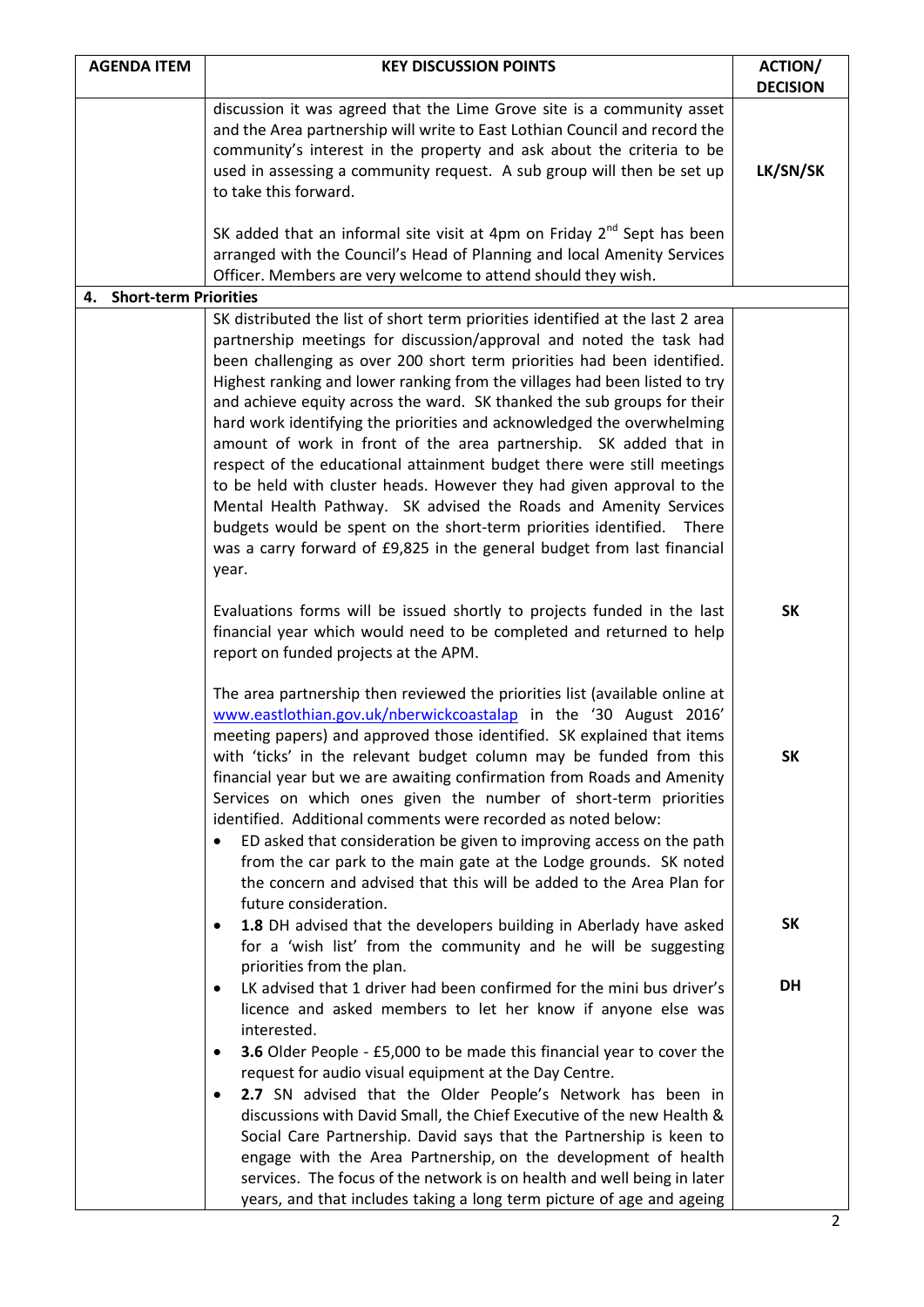| <b>AGENDA ITEM</b> | <b>KEY DISCUSSION POINTS</b>                                                                                                                                                                                                                                                                                                                                                                                                                                                                                                                                                                                                                                                                                                                                                                                                                                                                                                                                                                                                                                                                                                                                              | <b>ACTION/</b><br><b>DECISION</b> |
|--------------------|---------------------------------------------------------------------------------------------------------------------------------------------------------------------------------------------------------------------------------------------------------------------------------------------------------------------------------------------------------------------------------------------------------------------------------------------------------------------------------------------------------------------------------------------------------------------------------------------------------------------------------------------------------------------------------------------------------------------------------------------------------------------------------------------------------------------------------------------------------------------------------------------------------------------------------------------------------------------------------------------------------------------------------------------------------------------------------------------------------------------------------------------------------------------------|-----------------------------------|
|                    | well in our area. The OP Network is discussing community housing at<br>its next meeting on 22 Sept at 2pm in NBCC. Alison MacDonald, Head<br>of Access and Older People/Chief Nurse, East Lothian Community<br>Health Partnership will attend the following meeting on 17 Oct at<br>2pm in Hope Rooms. SN also expressed concerns that the oldest,<br>frailest and most socially isolated members of the community need<br>to be included more in discussions about the community. The OP<br>Network will discuss this.                                                                                                                                                                                                                                                                                                                                                                                                                                                                                                                                                                                                                                                   |                                   |
|                    | 6.9 Murals. It was felt that this was a large amount of money to be<br>$\bullet$<br>allocated as it represented over 10% of the general budget.<br>Following discussion it was agreed to leave the amount of £7,000<br>allocated for the moment as there may be a need to negotiate the<br>repair works to the walls. It was agreed that the mural should be a<br>local community effort and not painted by a professional artist.<br>1.1 JG gave a brief summary of Support from the Start's proposal<br>$\bullet$                                                                                                                                                                                                                                                                                                                                                                                                                                                                                                                                                                                                                                                       |                                   |
|                    | with regard to a family support worker to be funded from the<br>educational attainment budget. Negotiations were underway on<br>who would employ the worker. S Laing, Prestonpans Infant School<br>Head has prepared a paper which highlights the case for early years<br>work and the impact on educational attainment.                                                                                                                                                                                                                                                                                                                                                                                                                                                                                                                                                                                                                                                                                                                                                                                                                                                  | JG                                |
|                    | 14.2 Signage. LK advised that that this was already under discussion<br>$\bullet$<br>with ELC Roads department. SK noted that currently an ELC wide<br>signage strategy was being prepared. The OTM Sub Group had<br>requested directional signage be put in place as soon as possible to<br>highlight locations of car parks. Peter Forsyth, Team Manager, Roads<br>is attending the next OTM sub group meeting on $4th$ October in the<br>Hope Rooms to continue the discussion. Painting arrows and<br>symbols on the roads was suggested as an alternative to additional<br>signposts.                                                                                                                                                                                                                                                                                                                                                                                                                                                                                                                                                                                |                                   |
|                    | 14.5 Feasibility Study. SK and SN have met with ELC Roads<br>$\bullet$<br>department to ensure that the aspirations of the area partnership<br>are reflected in the ELC transport strategy. There have been a<br>number of traffic surveys completed over the years and there is a<br>need now to look at a creative solution. Concern was expressed that<br>feasibility studies have been carried out before and abandoned and<br>whether revisiting these is likely to have a different outcome.<br>- SK<br>advised that it may be possible to attract external funding for a<br>Charrette. It was explained that a Charrette is different from a<br>feasibility study. It brings people together using a design process to<br>explore possible design solutions to local issues. The application<br>deadline for Scottish Government funding is mid September and<br>match funding from the partnership was required. The time frame<br>can be structured to allow a long lead in for the area partnership to<br>carry out further consultation before the Charrette is underway. The<br>priority was agreed and the On The Move sub group would take this<br>forward. | <b>SK</b>                         |
|                    | 9.1 Developers. DB suggested that this priority was unrealistic and<br>could raise expectations that the area partnership could influence<br>planning law. This could cause frustration and raise false hopes. SK<br>suggested that perhaps this needed rewording as there maybe scope<br>to work with developers on aspirations from the community.<br>2.2 Sports Hub. GA asked members spread the word that the North<br>Berwick Area Community Sports Hub is looking for a new chair. As                                                                                                                                                                                                                                                                                                                                                                                                                                                                                                                                                                                                                                                                               | <b>SK</b>                         |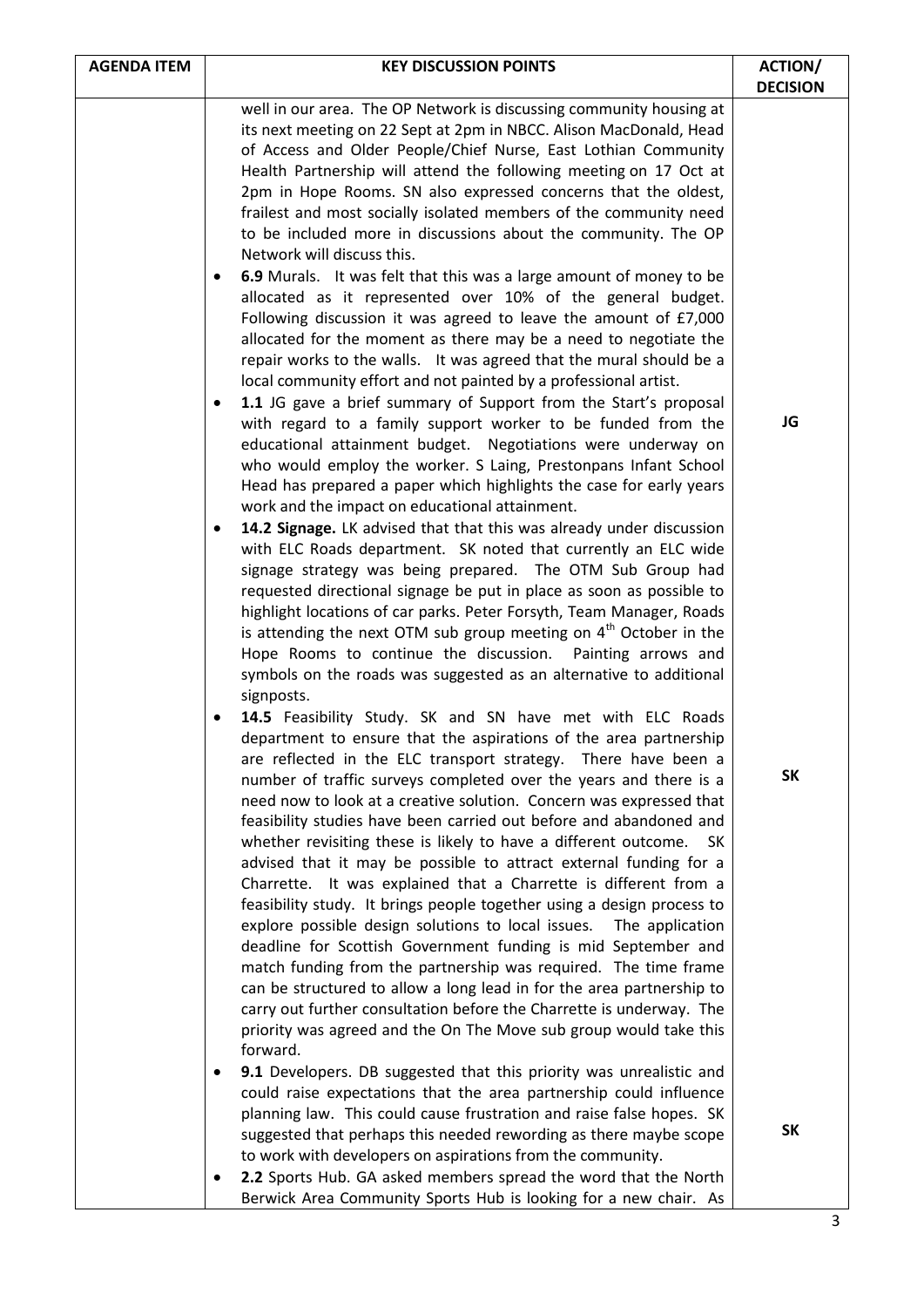| <b>AGENDA ITEM</b> | <b>KEY DISCUSSION POINTS</b>                                                                                                                                                                                                                                                                                                                                                                                                                                                                                                                                                                                                                                                                                                                                                                                                                                                                                                                                                                                                                                                                                                                                                                                                                                                                                                                       | <b>ACTION/</b><br><b>DECISION</b> |
|--------------------|----------------------------------------------------------------------------------------------------------------------------------------------------------------------------------------------------------------------------------------------------------------------------------------------------------------------------------------------------------------------------------------------------------------------------------------------------------------------------------------------------------------------------------------------------------------------------------------------------------------------------------------------------------------------------------------------------------------------------------------------------------------------------------------------------------------------------------------------------------------------------------------------------------------------------------------------------------------------------------------------------------------------------------------------------------------------------------------------------------------------------------------------------------------------------------------------------------------------------------------------------------------------------------------------------------------------------------------------------|-----------------------------------|
|                    | agreed at the previous meeting £1,000 has been approved for a<br>'Getting into Sport' leaflet and following requests from a number of<br>sports clubs it was agreed to also include banners.                                                                                                                                                                                                                                                                                                                                                                                                                                                                                                                                                                                                                                                                                                                                                                                                                                                                                                                                                                                                                                                                                                                                                       | GA                                |
|                    | 16.4 It was agreed to make a contribution to the Coastal<br>Communities Museum to support future exhibitions. A suggestion<br>was to showcase local artist Robert Noble's work as 2017 is the<br>centenary of his death.<br>6.5 Water Fountains - SK advised that it wasn't feasible to reinstall<br>the Lion's Head Fountain on Aberlady Green due to health and safety<br>concerns. It was suggested this be a simple tap and an alternative<br>water fountain be installed.<br>The short-term priorities outlined were approved by the NBC Area<br>partnership. It was acknowledged that more thought be given by the<br>Partnership members on how best to reach parity for the villages and                                                                                                                                                                                                                                                                                                                                                                                                                                                                                                                                                                                                                                                   | <b>SK</b>                         |
|                    | meet the overarching aim of reducing inequalities.<br>5. Feedback from 'Community Conversation' 15 August                                                                                                                                                                                                                                                                                                                                                                                                                                                                                                                                                                                                                                                                                                                                                                                                                                                                                                                                                                                                                                                                                                                                                                                                                                          |                                   |
|                    | LK advised that the report from the very successful 'Community<br>Conversation' meeting on the 15 <sup>th</sup> August had been distributed to those<br>who had attended and the wider distribution list of the area partnership.<br>There was then discussion as to the next steps to be taken to ensure that<br>the 'conversation' continues. It was agreed that groups who were unable<br>to attend the meeting needed to be reached and included. LK advised<br>that it had been suggested that the conversation was taken into the<br>schools and asked for ideas for other groups. It was agreed that the way<br>forward would need to follow a different format to ensure full<br>involvement and that it needed to be done soon. An 'open day drop in'<br>format was suggested and it was agreed that this would be a good all<br>inclusive way to take the conversation forward without asking for the<br>commitment of attending another meeting. It was then agreed that this<br>format be taken out to the villages as a series of community road shows.<br>It was also suggested that themed meetings with external speakers eg<br>MSPs, Ministers etc invited would attract further interest from the<br>community with the opportunity to ask questions of decision makers and<br>it was agreed to give this further consideration. | <b>KN/LK</b>                      |
|                    | ACu commented that as new residents in North Berwick they had noted a<br>great deal of interest and care within the community by local people<br>however he was slightly confused being used to parish councils about the<br>connection between the Community Council and the area partnership<br>and why there appeared to be no representation from the local business<br>community. HS explained that community councils are partners in the<br>area partnership but have specific tasks such as consultees in planning<br>decisions and a small budget to support small projects and admin. The<br>Area partnership works across the wider area incorporating many<br>community groups and has a larger budget. The area partnership is not a<br>constituted body but a sum of all the partners who each have a vote.<br>ACu asked how the Area partnership approves budgets as not everyone<br>sitting round the table has a vote. SN answered that the area partnership<br>genuinely works to involve as much of the community in identifying<br>priorities as we can and every member has a responsibility to their own<br>networks/groups. IW added that community councils for example are<br>elected bodies that represent their community. SK noted that the area                                                                       |                                   |